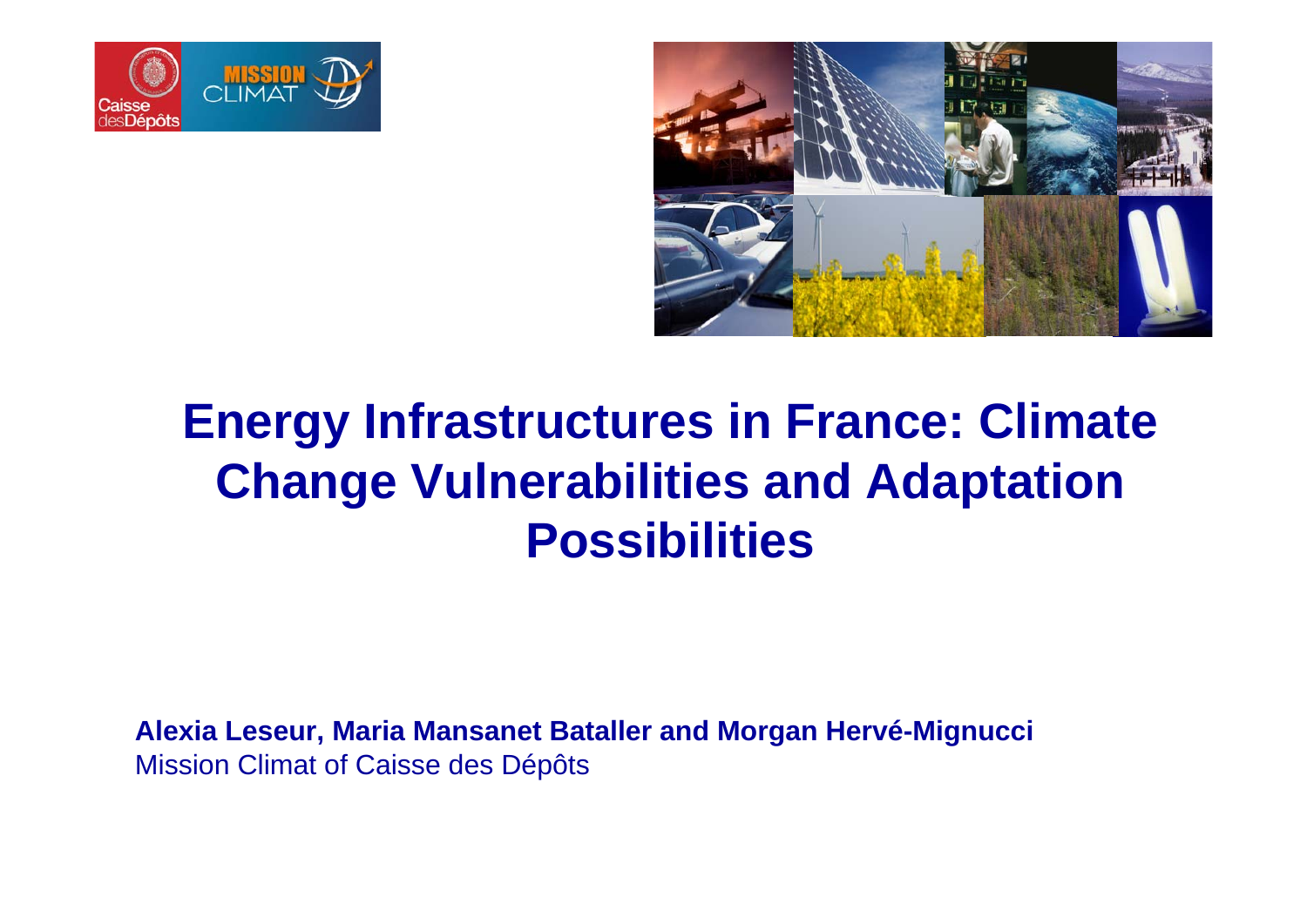

#### ■ **Existence of climate change:**



#### ■ Inevitability of climate change impacts:



#### ■ **Focus on energy infrastructures in France**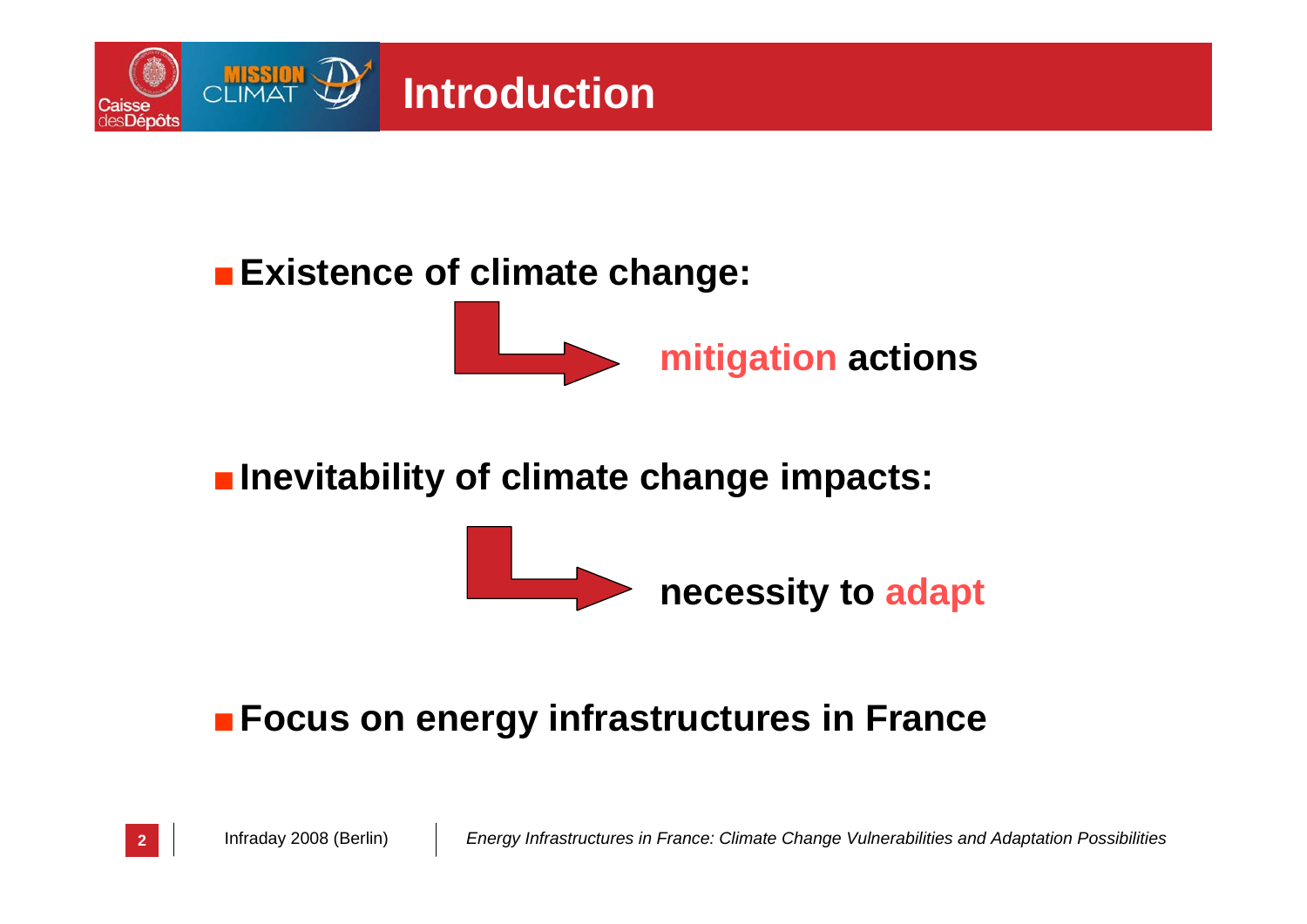

#### ■ A three step process

**Energy infrastructures at risk**

• **Energy system cartography**

**Sensitivity of Energy Infrastructures to Climate Change**

• **Sensitivity to gradual changes and exposure to extreme events based on IPSL and CNRM models**

**Ability to React => Adaptation Options**

- **Hard adaptation**
- **Soft adaptation**
- **Financing adaptation**

**Vulnerabilities of the energy system**

**=> Adaptation needs identification**

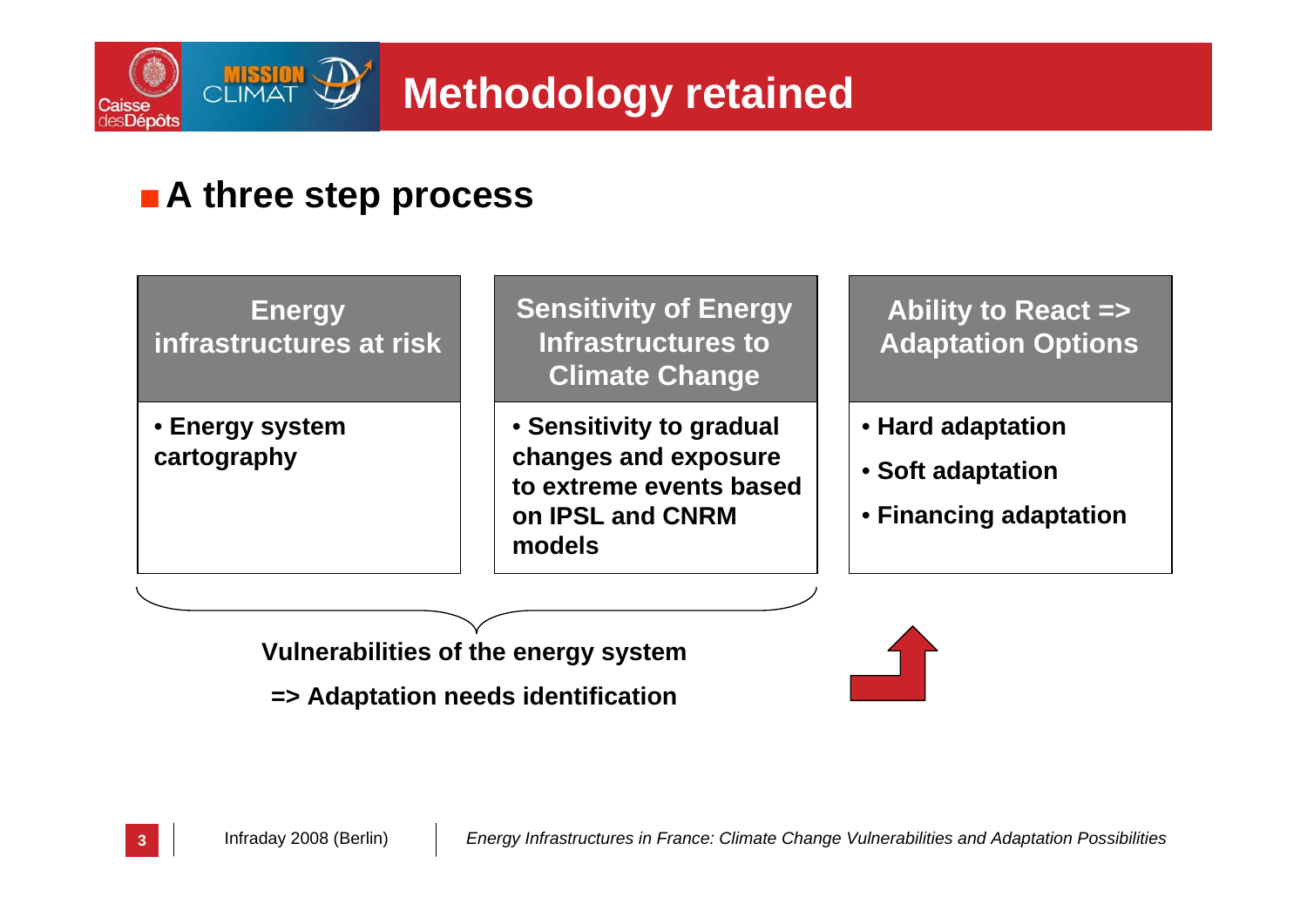

#### ■ European studies on climate change and energy **infrastructures: UK, Ireland, and Spain.**

## ■ Energy Production

**Direct damages to installations and impacts on input and** output levels

# ■ Energy Transport and Furniture

**Direct damages to infrastructures** 

## ■ Energy Demand

**- Demand spikes in the summer and lower demand in Winter**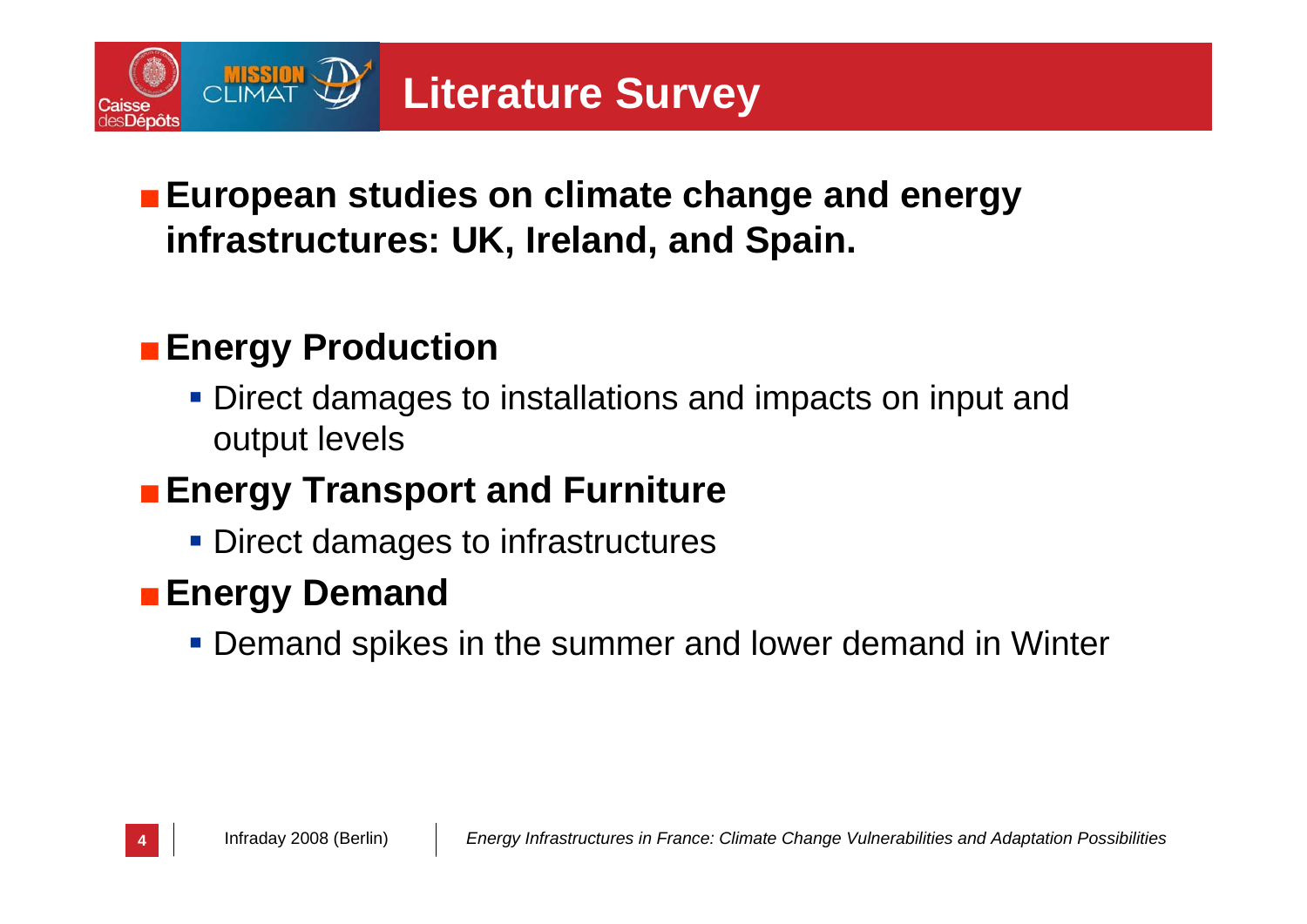

- **1. The French Energy System**
- **2. Vulnerabilities of the French Energy System to Changing Climate Conditions**
- **3. Adaptation Options for Energy Infrastructures**

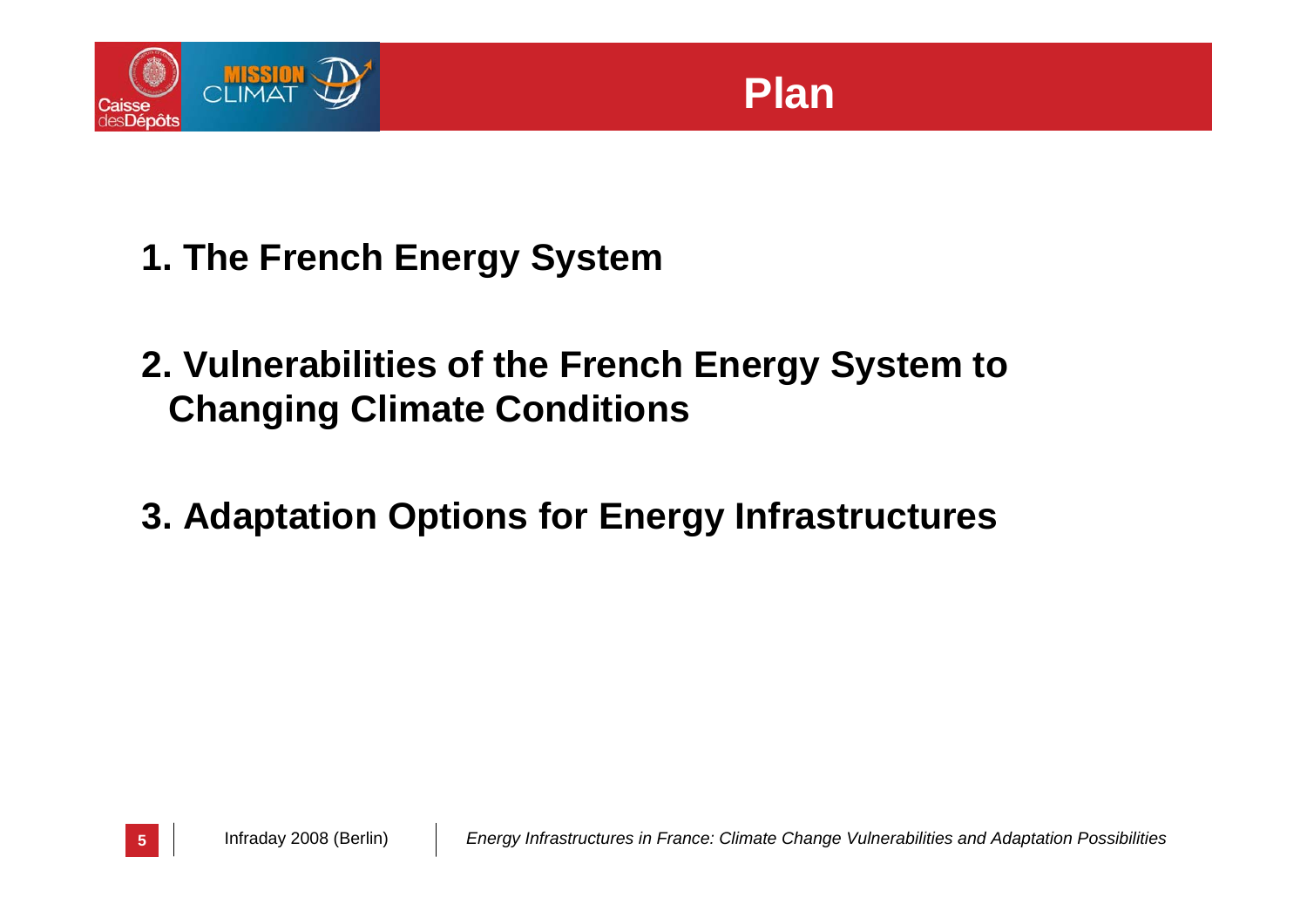

# **Plan**

# **1. The French Energy System**

- **2. Vulnerabilities of the French Energy System to Changing Climate Conditions**
- **3. Adaptation Options for Energy Infrastructures**

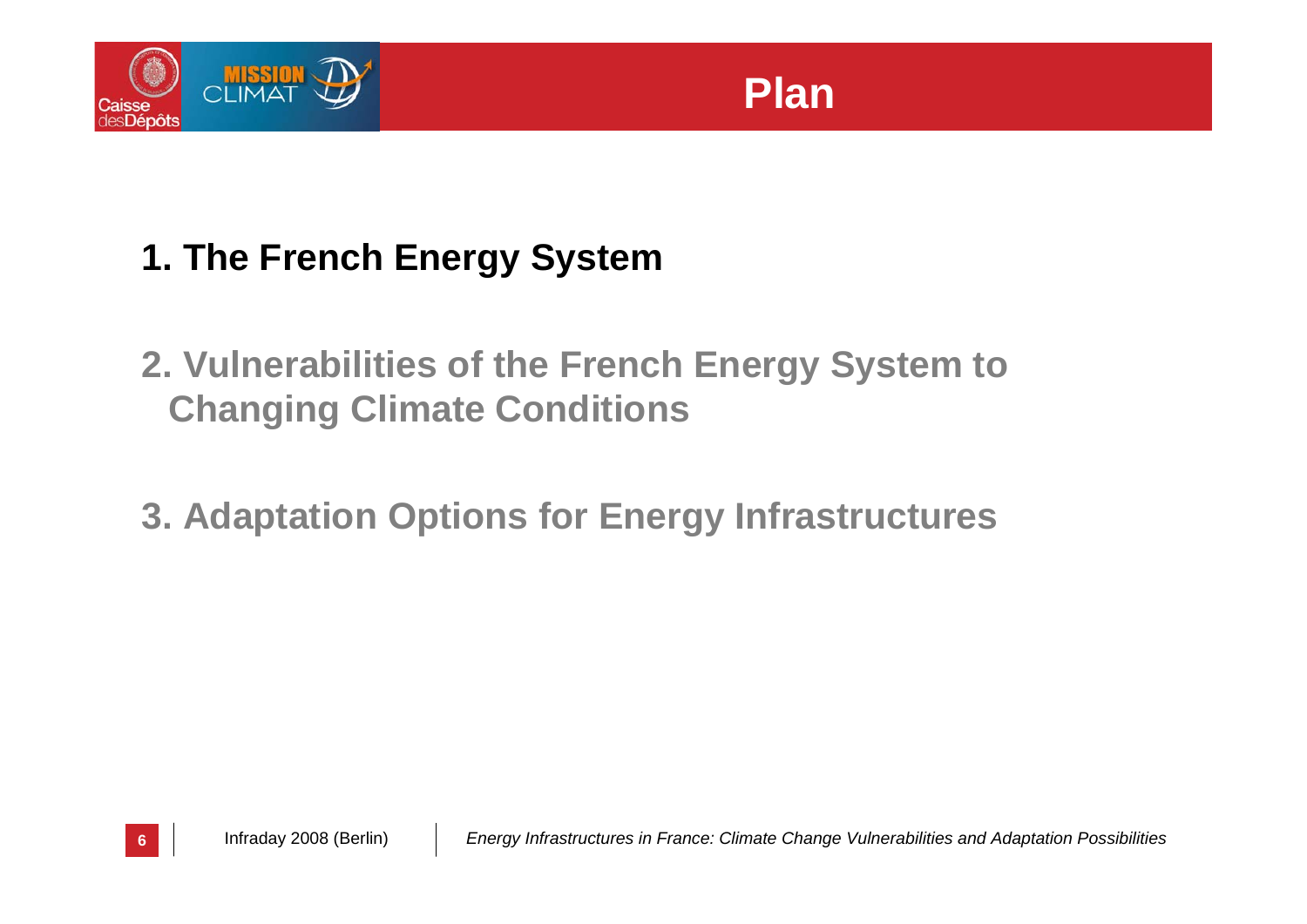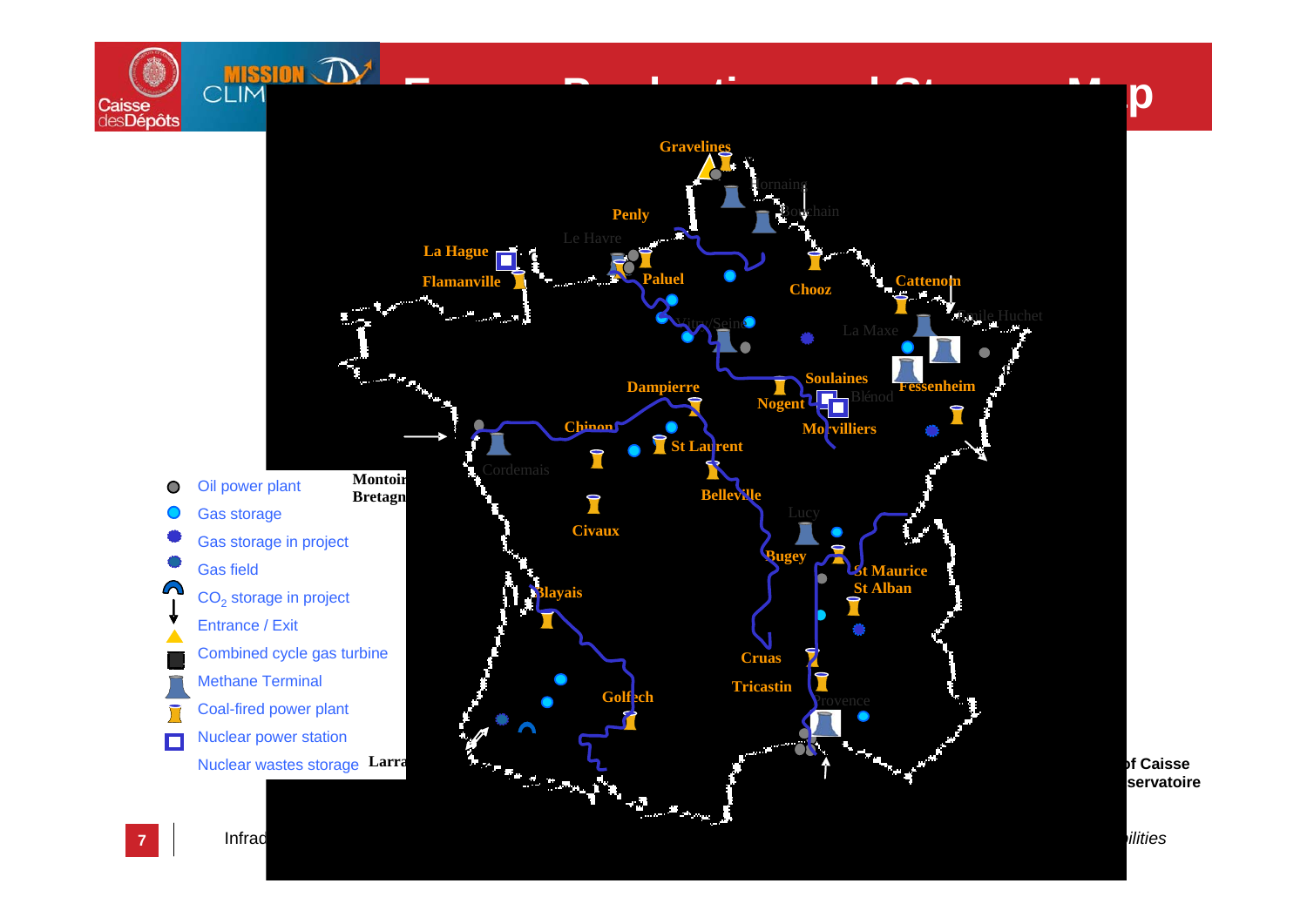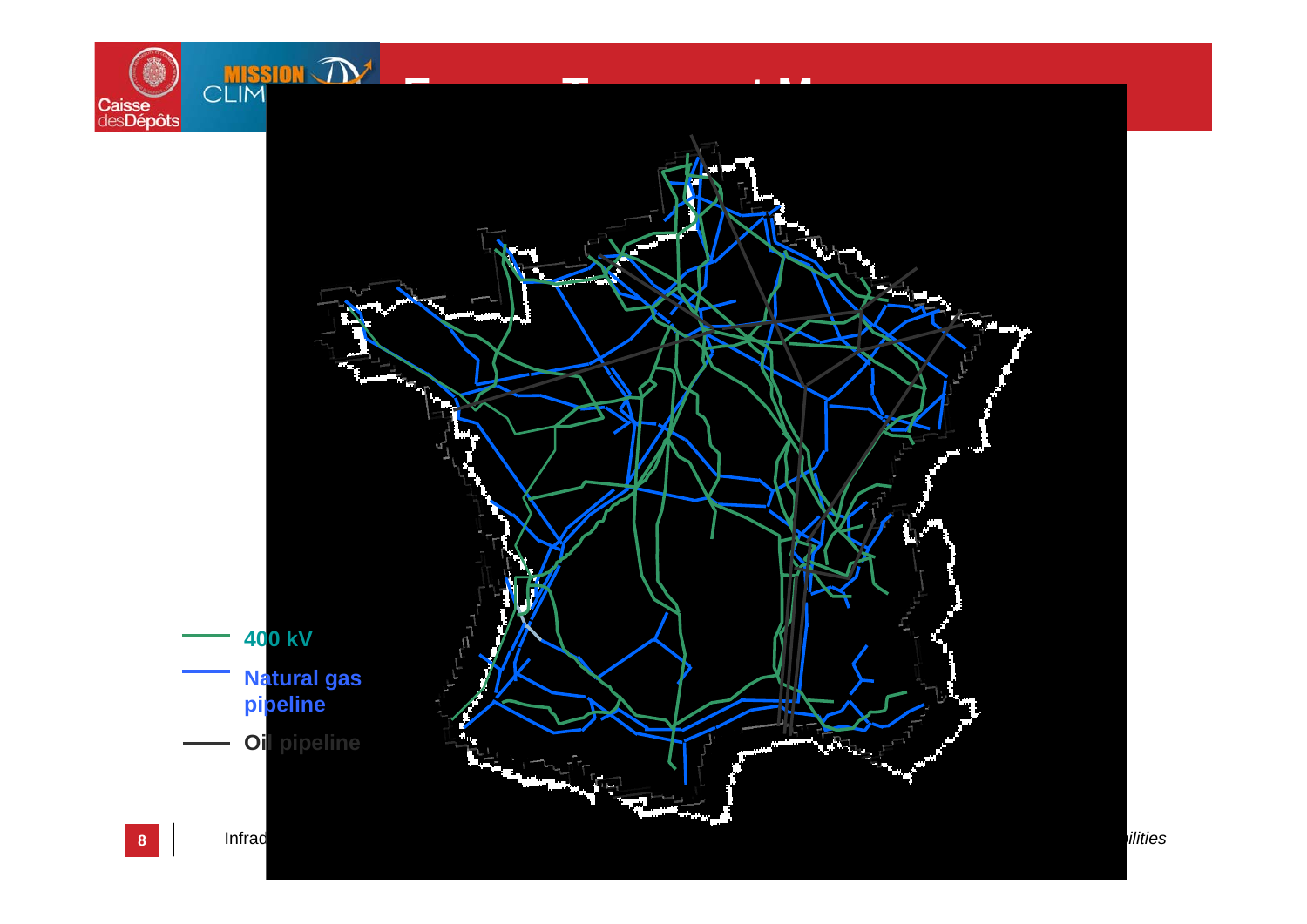

**1. The French Energy System**

# **2. Vulnerabilities of the French Energy System to Changing Climate Conditions**

**3. Adaptation Options for Energy Infrastructures**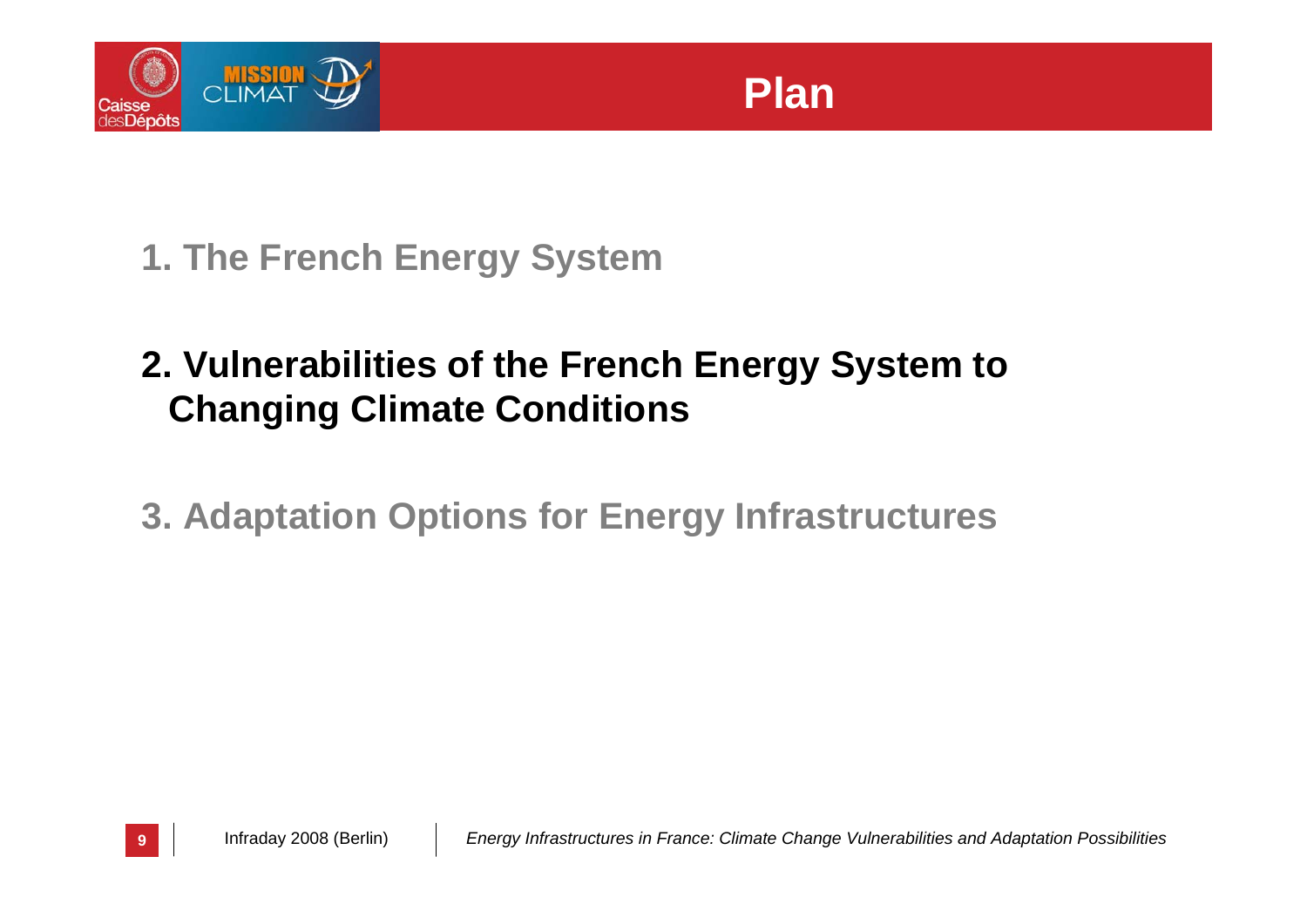#### **Rise in Summer Temperatures by 2070-2099 (A2 scenario) and French Energy Production and Storage**



**10**

Caisse **desDépôts** 

Infraday 2008 (Berlin) *Energy Infrastructures in France: Climate Change Vulnerabilities and Adaptation Possibilities*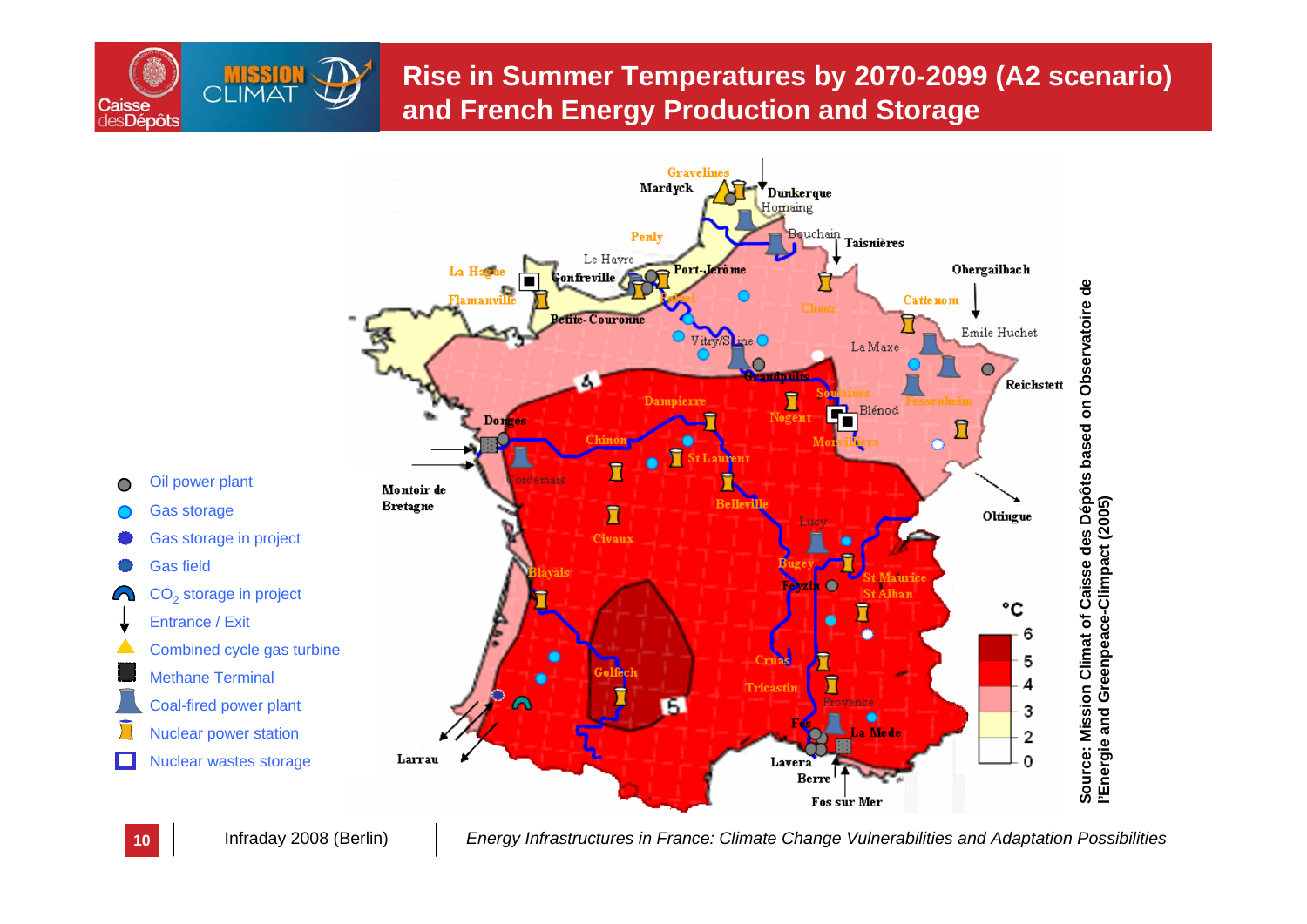#### **Expected Number of Heat Wave Days in 2080 (A2**



Caisse<br>desDépôts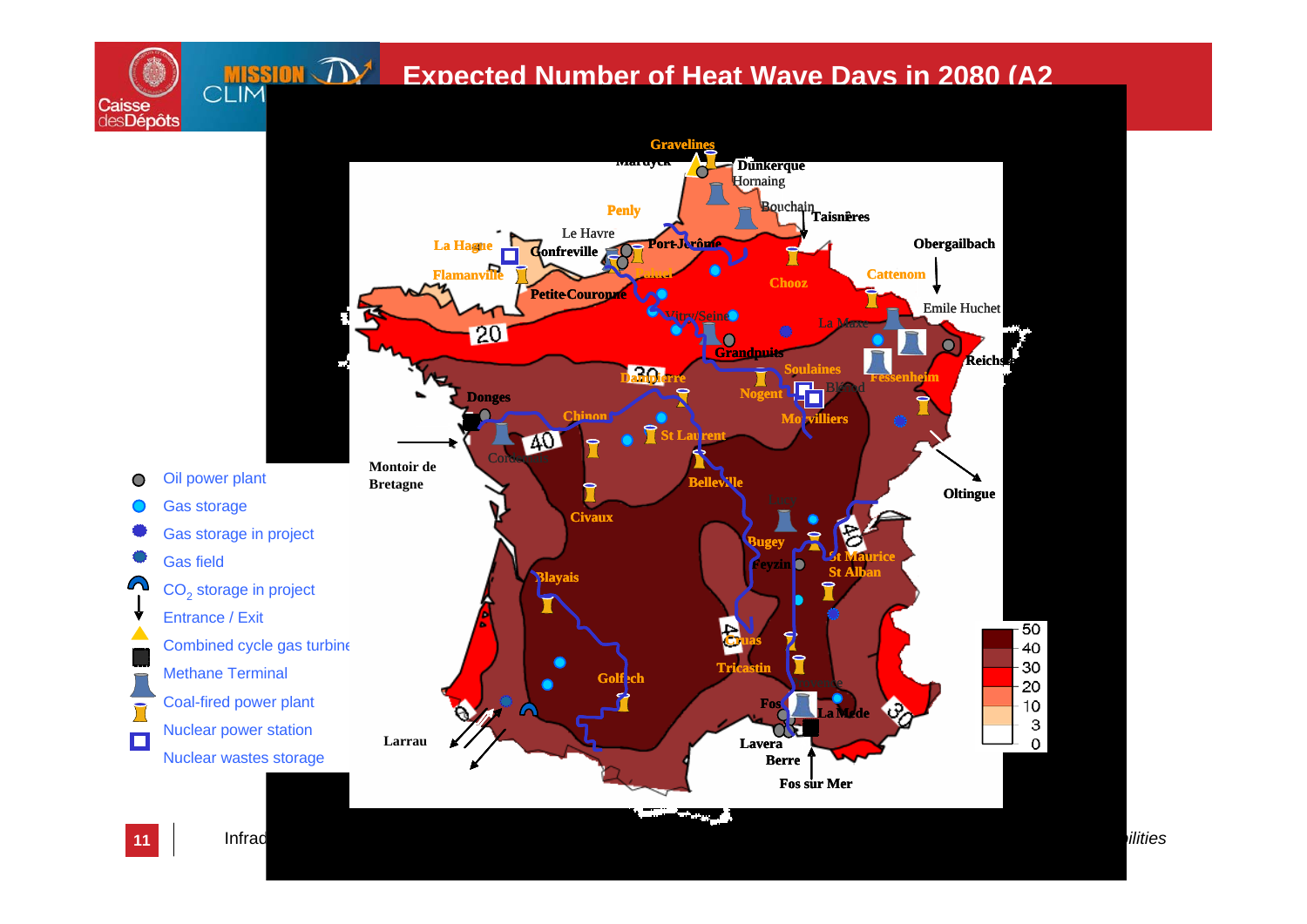

#### **Max. number of consecutive dry days in Summer and French hydro plants**

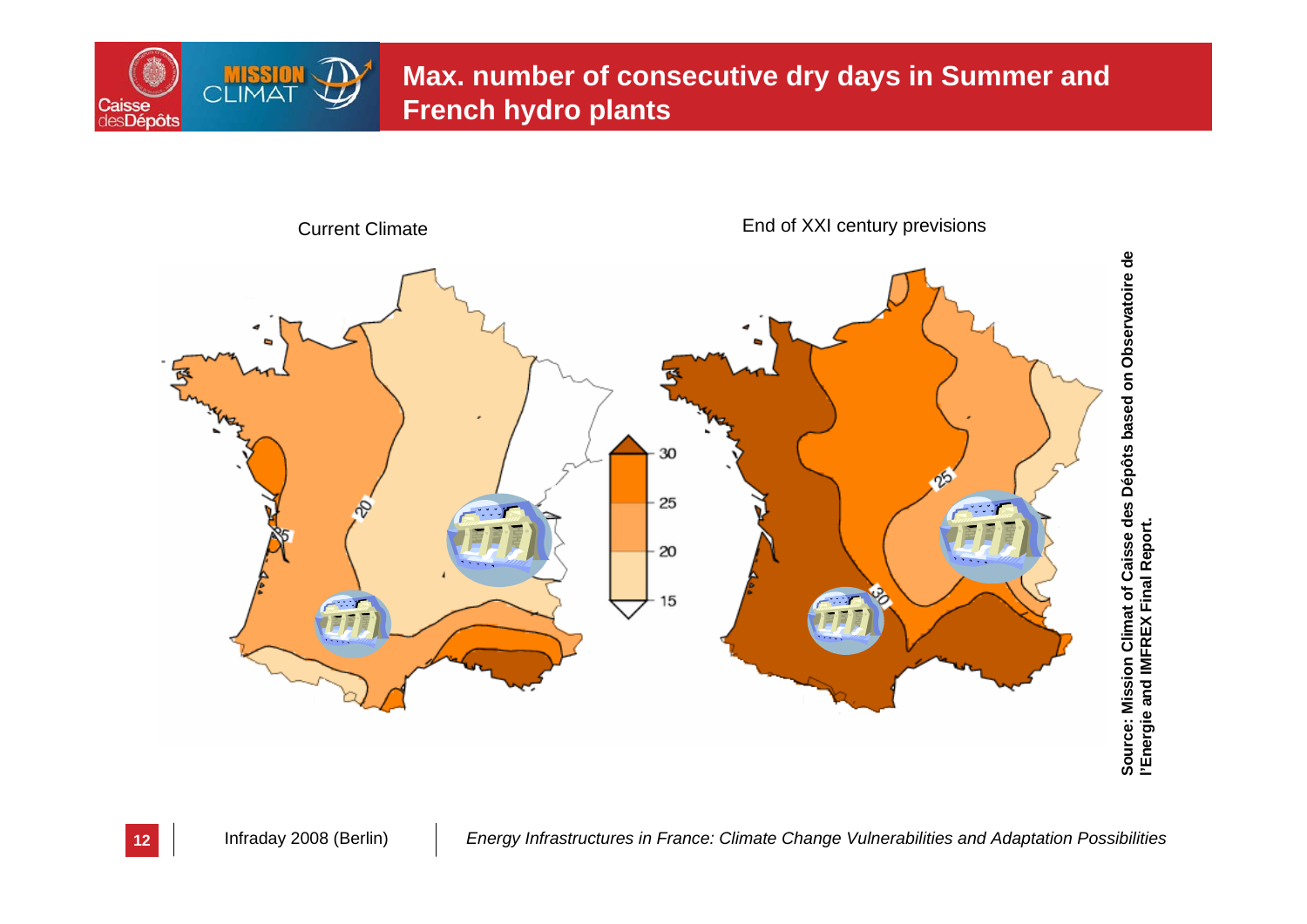

- **1. The French Energy System**
- **2. Vulnerabilities of the French Energy System to Changing Climate Conditions**

## **3. Adaptation Options for Energy Infrastructures**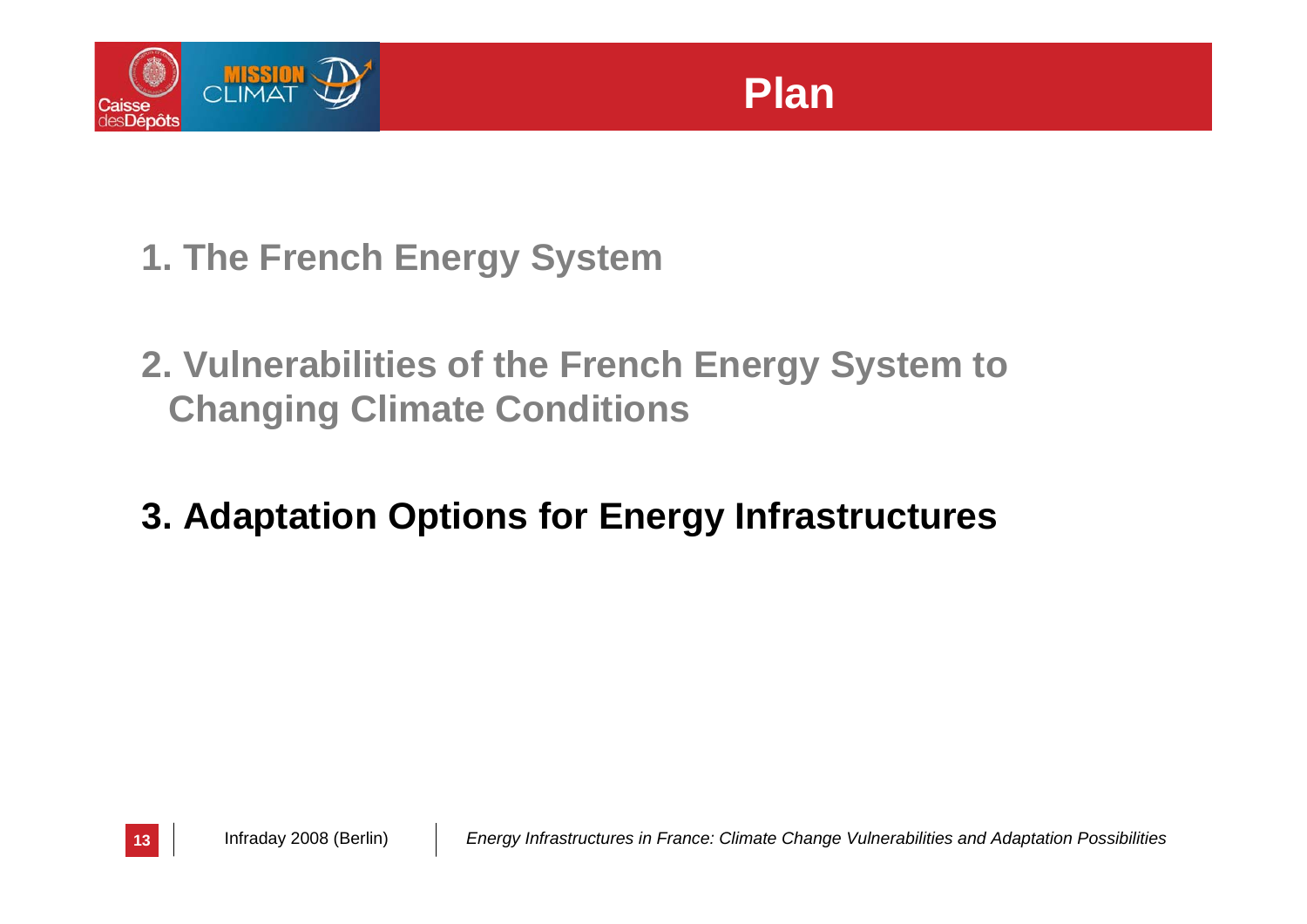# **Adaptation Options for Energy Infrastructures**

# ■**CLASSIFICATION:**

Anticipatory vs. reactive; local vs regional; short vs long term...

# ■**ENERGY INFRASTRUCTURES:**

- Protective infrastructures  $\longrightarrow$  hard adaptation measures
- $\blacksquare$  Adapting energy infrastructures themselves  $\rightarrow$  soft adaptation measures

#### ■ Examples of soft adaptation measures : PLAN

- Importance of no-regret adaptation measures
	- **Energy efficiency**

# ■ Financing adaptation measures:

**Exercise actors, the role of climate uncertainty**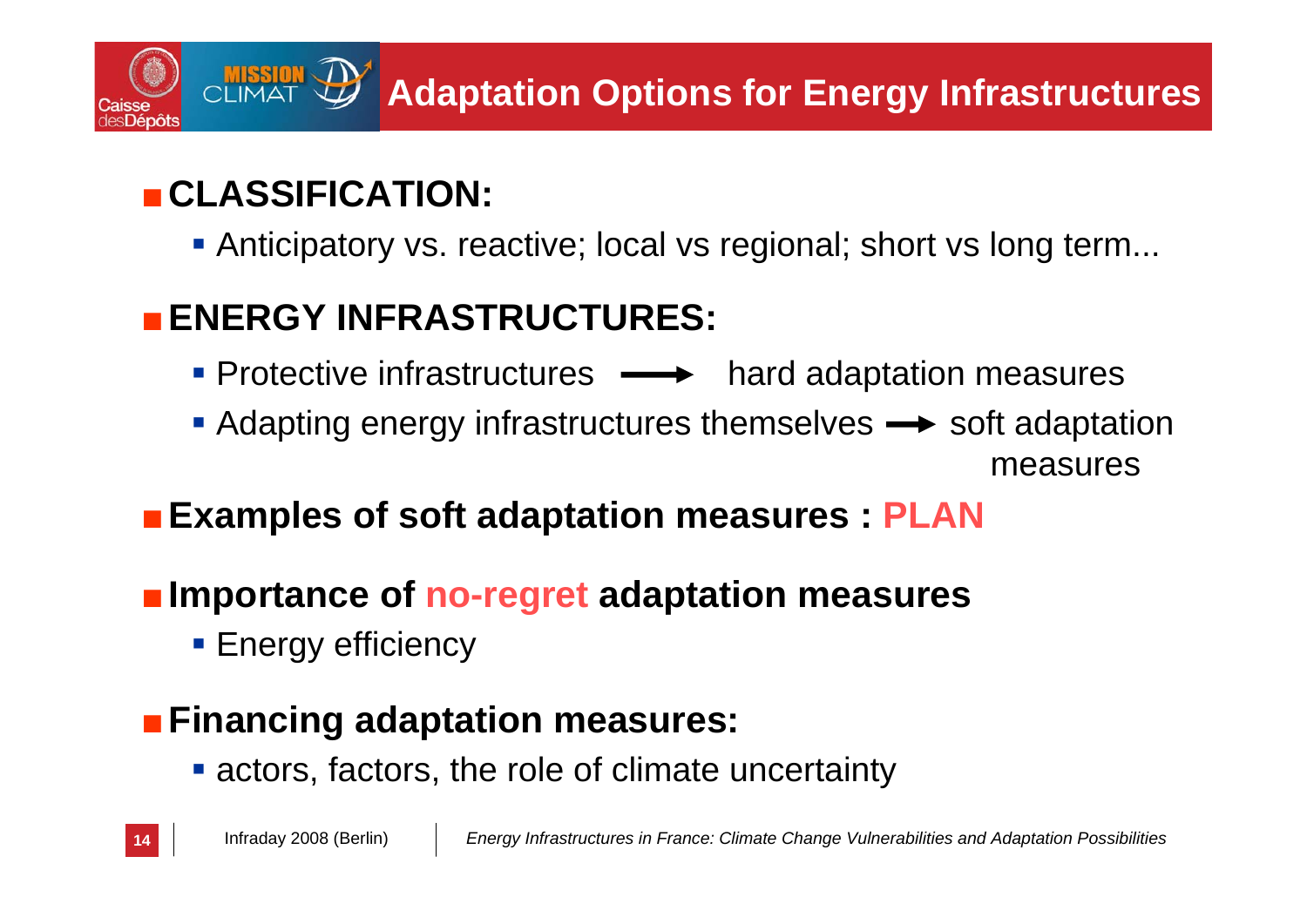# **Concluding Remarks**

# ■ Much still to be done at on adaptation to climate change

# ■ Adaptation is local

**Difficult to standardize adaptation measures** 

# ■**Difficulty of adapting to climate change: uncertainty regarding climate change impacts at the local level**

**Difficult to chose among the measures available** 

# **FLEXIBILITY is NEEDED**

# ■**French energy system**

- Vulnerable to climate change (production, transport, storage)
- **Change on energy consumption patterns**
- **Wide range of adaptation options**

# ■ **Adaptation opportunity cost**

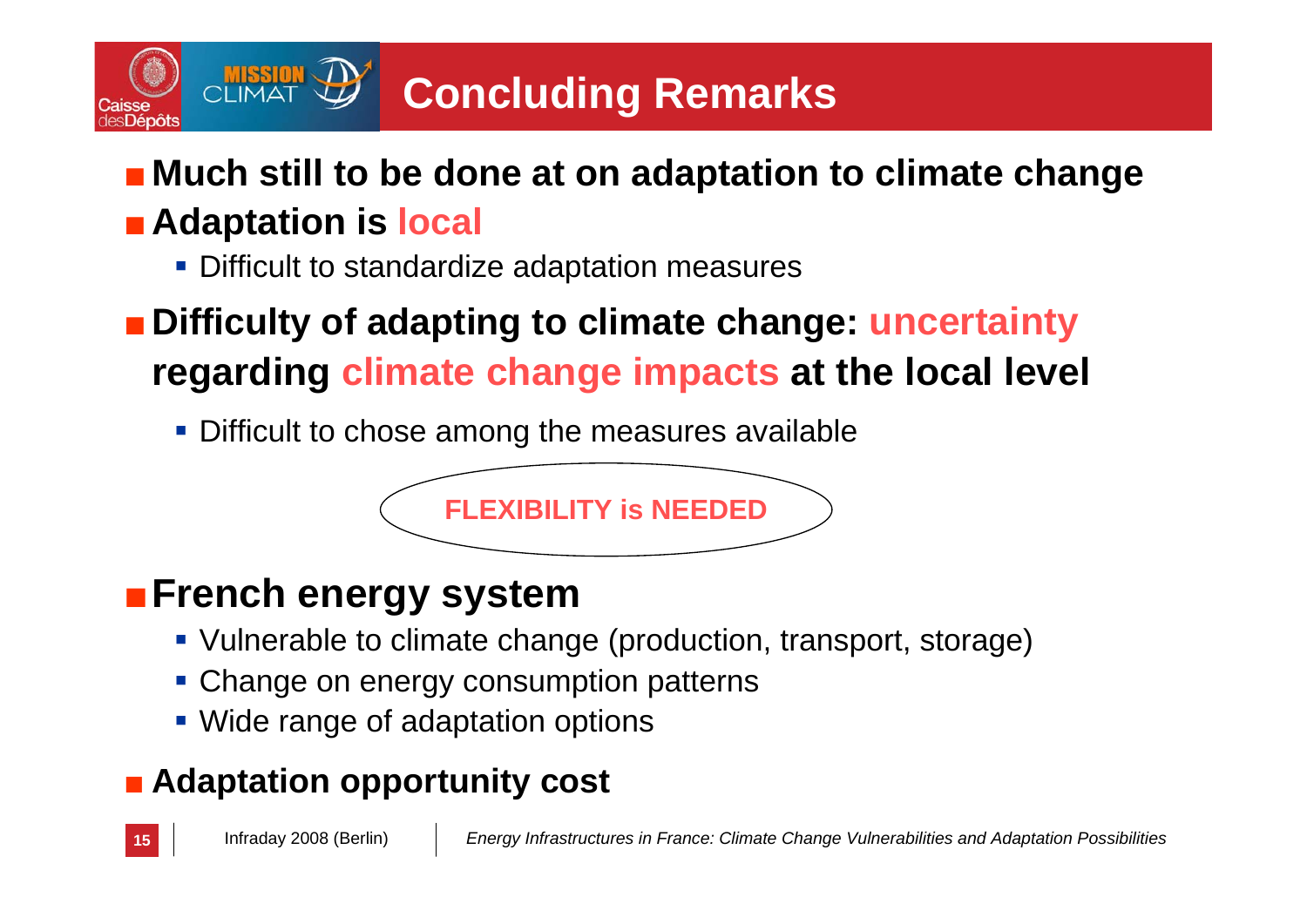

#### ■ Research Adaptation Program:

**Adaptation to climate change and infrastructure choice** 

#### ■**Club ViTeCC**